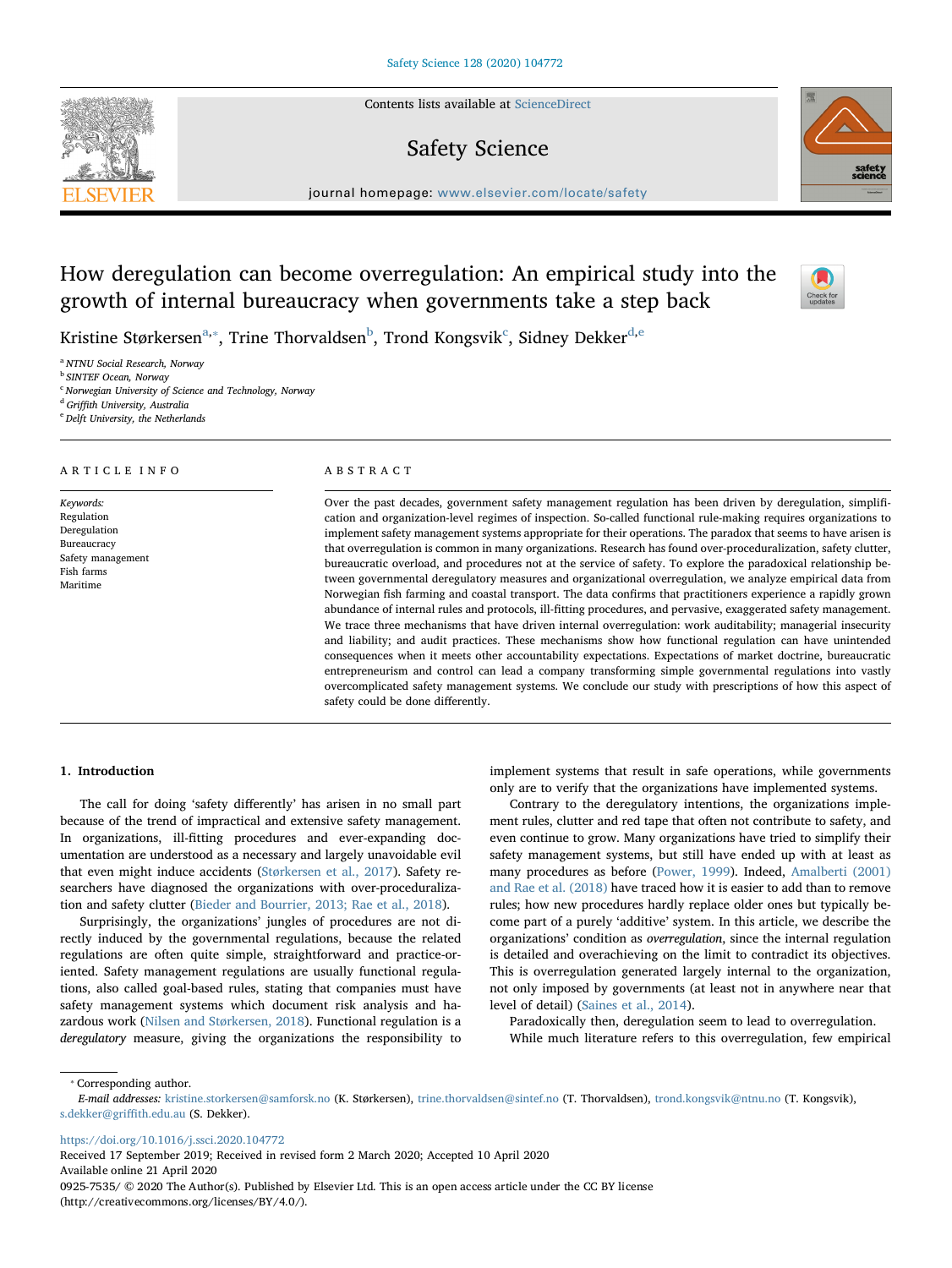studies go into the reasons behind it. There is limited knowledge about the relations and mechanisms between the governmental regulation and the overregulation in the organizations. Managers have been blamed to weave in factors like competition, different stakeholder interests, or profit ([Christophersen, 2009; Lappalainen, 2016\)](#page-7-4) or their own incompetence or liability anxieties [\(Hood, 2007](#page-7-5)). Some overregulation might relate to functional regulations' verification demands and audit traditions, which make organizations focus on auditability ([Hood, 2007; Power, 1999; Størkersen, 2018](#page-7-5)).

In this paper, we explore the reasons for the overregulation, and discuss: Why is overregulation of safety management observed in the organizations when safety management is driven by deregulatory measures?

We analyze cases from Norwegian coastal cargo and fish farming industries. These two industries have in common that the main operations are in coastal waters, far from the central managers' office, and based on similar safety management regulations and traditions. Yet the two industries have different supervision authorities, organizational structures, profit, and traditions. They form a wide range of safety management practices, which make them interesting for a combined study.

# 2. Earlier research linking deregulation with overregulation

# 2.1. Deregulation contributing to functional regulation

Regulation is about protecting employees and environment through decreasing some actors' discretionary space ([Grote and Weichbrodt,](#page-7-6) [2013\)](#page-7-6). Regulation has been called "potentially one of the most important defenses against organizational accidents" ([Reason, 1997, p.](#page-8-2) [182](#page-8-2)). However, neither the public nor business-owners want expensive regulation [\(DeSombre, 2008; Johnson, 2014](#page-7-7)). There has been substantial political-economic pressure towards deregulation, which is believed to result in improved competition, cost-saving and reductions of bureaucracy. Therefore, governments aim to reduce, simplify, or remove regulations.

Instead of old-fashioned prescriptive rules that describe in detail what each organization must adhere to, governments now, in the spirit of deregulation, usually make functional rules. These are also called goal-based rules, where government place responsibility on the organization to "encourage duty holders to go beyond mere compliance with regulatory requirements" [\(Sampson et al., 2014, p. 684\)](#page-8-3). Each organization must themselves work out how to achieve certain goals, create rules and systems that work for them. Then the systems' existence, functioning and performance are to be verified by the government. It has spurred organizations and their leaders to show that they have put into place all reasonably practicable measures to protect people from harm [\(Jacobs, 2007](#page-7-8)). The company management then makes sure that operational personnel feel the responsibility for safe operations, so managements cannot be blamed for accidents. Research has shown a "transfer of risk" under deregulation, workers are assigned ever more responsibility for their own safety at work: deregulation has pushed more of the self-regulatory effort onto the work floor ([Gray,](#page-7-9) [2009; Scho](#page-7-9)field, 2005).

Although the functional regulation stem from a wish for de-bureaucratization and a slimming of organizational structures, it has actually led to a re-bureaucratization of organizational procedures [\(Røvik,](#page-8-4) [2007, p. 219](#page-8-4)). Despite the intentions, deregulation creates additional bureaucracy ([Dekker, 2017, 2020](#page-7-10)). In this article, we wish to explore why this situation has occurred.

#### 2.2. Functional regulation contributing to overregulation

Governments can employ functional regulation if an industry is accountable and takes its risks seriously ([Dekker, 2012, p. 8](#page-7-11)). Accountability here means demonstrating the existence of measures to prevent harm. A firm's activities must be accounted for in an auditable, transparent, and therefore measurable way [\(Power, 1999, 2007](#page-7-2)). It reflects a bureaucratic belief in documentation and procedures as ways to control risks [\(Eisenstadt, 1959, p. 306\)](#page-7-12). With paper trails, supervisors, inspectors and other stakeholders can ensure that rules are being followed without examining the actual work, only through audit of the documentation ([Hood, 2007, p. 1996\)](#page-7-5). Regulators ensure organizations are audited to demonstrate accountability, which is accomplished with documentation and written procedures of all activities in an organization.

Auditing in this case is about ensuring that systems have the ability to reach the goal in question. Auditing requires measurement and discipline, and it comes at the expense of trust, dialogue, and autonomy ([Power, 1999\)](#page-7-2). To audit accountability fairly, there is a need for measurable tasks—standardized, objectified, and quantifiable ([Jensen and](#page-7-13) [Winthereik, 2017](#page-7-13)). Rules standardize tasks, making work suitable for documentation and auditing ([Hohnen and Hasle, 2011](#page-7-14)). That way, work is made legible [\(Scott, 1998\)](#page-8-5). Legible work is necessary for a bureaucracy—any bureaucracy, internal or external—to summarize (read: oversimplify) aspects of a complex world of work so that it can actually supply itself with the data it needs to function. When an organization standardizes its tasks, they are documented and can be audited and compared with tasks in other organizations or industries. Standards also allow information to move easily between contexts ([Almklov, 2008; Latour, 1987](#page-7-15)), since tasks are separated from personnel and organizations from tasks, as in Weber's initial values of bureaucracy. Standardization thus has drawbacks like the negative sides of bureaucracy and professional alienation ([Amundsen and](#page-7-16) [Kongsvik, 2016, pp. 138-141; Bieder and Bourrier, 2013\)](#page-7-16).

The quality management and auditing industry favour written procedures for these reasons of transparency, and hence create major incentives for companies to write weighty procedure manuals but tend then to be blind to the gap with reality which a paperwork-based system audit does not pick up. (Hale [and Borys, 2013a, p. 230](#page-7-17))

Back in the 1990s, [Power \(1994\)](#page-7-18) described an audit explosion in Western society. A number of interlocking mechanisms have created the conditions for auditable risk management [\(Power, 2007, p. 153](#page-8-6)). Audits now appear as natural solutions to most problems, without questioning whether other measures might be better [\(Hohnen and](#page-7-14) [Hasle, 2011](#page-7-14)). [Jensen and Winthereik \(2017\)](#page-7-13) have studied how the notion of an 'audit society' has spread internally in organizations. The idea of audits has penetrated so deeply that it has changed the very nature of knowledge-creation [\(Jensen and Winthereik, 2017, p. 176](#page-7-13)). Auditing has become a way of thinking of and building knowledge. Auditing loops are "mutually shaping interactions between auditors and auditees that cross organizational barriers in multiple directions, both 'downstream' and 'upstream.'" [\(Jensen and Winthereik, 2017, p. 161](#page-7-13)). Audits construct the environments they operate in to make them more auditable, with failures simply calling for more auditing [\(Jensen and](#page-7-13) [Winthereik, 2017, p. 177\)](#page-7-13). Audits were supposed to be detached from core activities, following another set of rules than those activities, but the audit way of thinking is now embedded in our whole society, even in how we operate and create knowledge.

#### 2.3. Safety management contributes to overregulation

While the last sections described trends of deregulation and accountability, this section goes into the topic of safety management. Accountability and transparency ideas have made society expect safety management by organizations [\(Xue et al., 2015](#page-8-7)). As a result, safety management regulation has become more common, and because of deregulatory inspirations, it is often functional: organizations should implement, use and internally control safety management systems ([Baram and Lindøe, 2013](#page-7-19)). The systems must include documentation of risk assessments and hazardous work task. It should fit the actual activity in the organizations, as the regulations "emphasize the required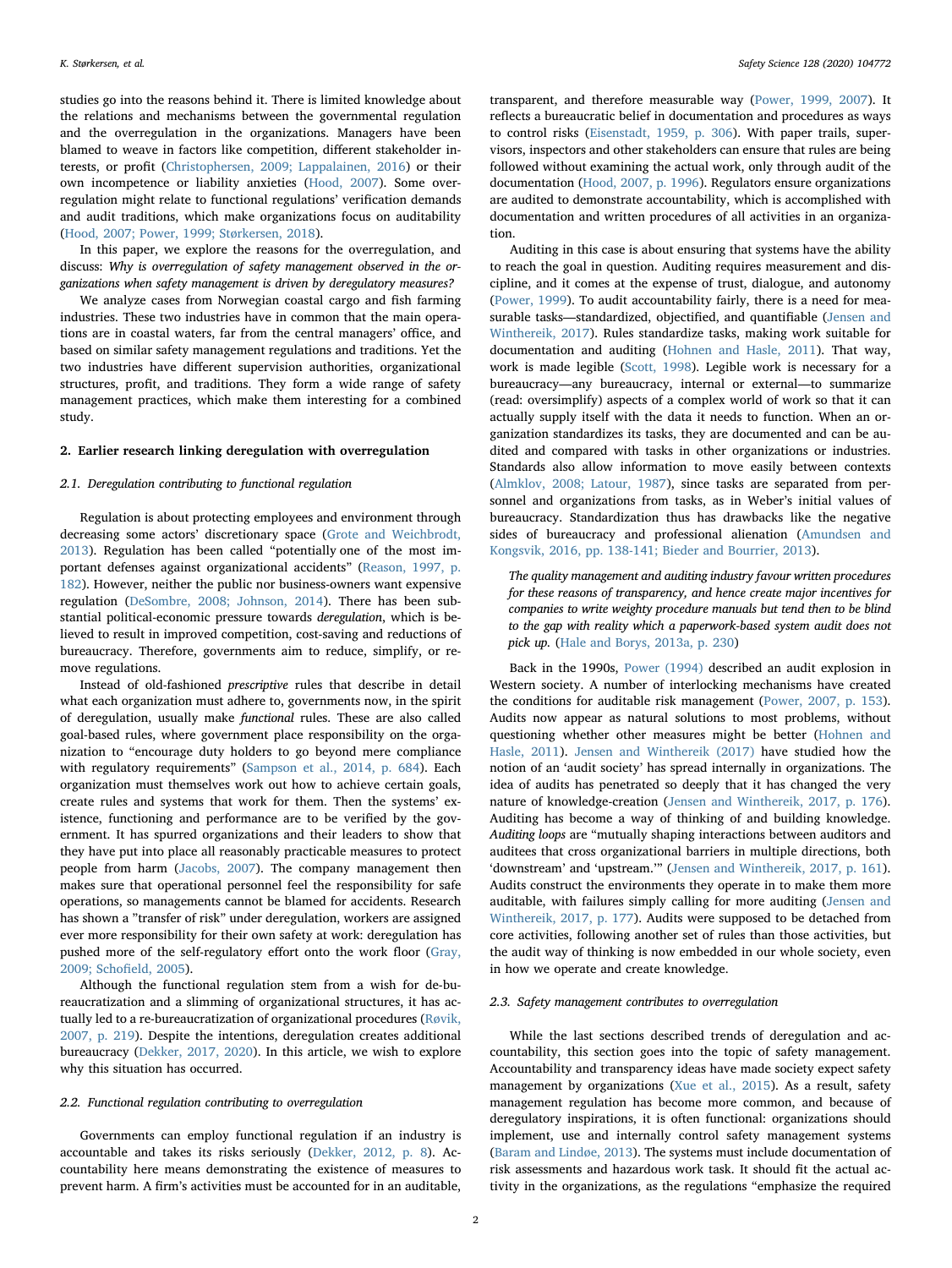outcomes of safety management, allowing considerable freedom on the part of the operators of hazardous technologies to identify the means by which these ends will be achieved" [\(Reason, 2013, p. 175\)](#page-8-8).

Still, it is common that safety management systems do not lead to procedures designed for an organization's operations ([Hale and Borys,](#page-7-20) [2013b\)](#page-7-20). Many practitioners and researchers consider safety management systems in general as too extensive, bureaucratic, and focused on documentation, thus creating a risk rather than ensuring safety ([Antonsen et al., 2012; Bieder and Bourrier, 2013; Dekker, 2014; Rae](#page-7-21) [et al., 2018; Walters et al., 2011\)](#page-7-21). And indeed, the time-period after introduction of safety management regulation coincided with a time of more accidents (for example [Le Coze, 2013; Maritime Authority, 2015;](#page-7-22) [Oltedal, 2011](#page-7-22)).

In the safety management systems, the organizations have a strong tendency to include all regulatory expectations, not only safety management. Through these over-achieving systems they hope to absolutely ensure the demonstration of accountability towards financial backers, insurance companies, and other stakeholders, as well as to government ([Baram and Lindøe, 2013](#page-7-19)). This way to manage liability, market, etc, is founded on societal ideas or beliefs on how to be legitimate [\(Rowan](#page-8-9) [et al., 2006; Røvik, 2007](#page-8-9)). It is not thought of as a socially created routine, but as rule-like facts and the natural way to behave [\(Røvik,](#page-8-10) [1998, p. 19](#page-8-10)). For example, liability (or tort) law has been shown to result in overly detailed descriptions of task operations—the typical reason offered is that this protects management ([Hood, 2007\)](#page-7-5). This context of outsized systems and detailed descriptions is what we in this paper define as overregulation in the organizations.

Standardized off-the-shelf safety management systems may also contribute to overregulation. Consultants in the safety area have created an industry out of offering auditable safety management systems as a commodity [\(Almklov et al., 2014; Provan et al., 2017](#page-7-23)). The safety management systems are developed for an industry segment, including its auditors, and take in general tasks for that segment, and ignore others. Following, they can lead to disempowerment, loss of local knowledge, increased bureaucracy, and less hands-on management ([Antonsen et al., 2012\)](#page-7-21). Overreliance on such safety management can suppress other organizational functions and increase risk in areas the systems do not examine [\(Power, 2004, p. 49\)](#page-8-11).

Even those organizations that have made their own safety management systems still have ended up with overregulation due to auditability. The functional regulations' verification requirement: accountability and audit demands far outpace regulatory safety goals and the actual operational work necessary to create safety in practice ([Morel et al., 2008; Størkersen, 2018](#page-7-24)). Organizations must document their safety management in terms that auditors will accept. This makes their safety management auditable rather than practical (or even safe). It seems that regulation disqualifies itself when verification is the chief goal ([Størkersen, 2018](#page-8-12)). These unintended results of the regulations are difficult to change for each organization ([Rosness,](#page-8-13) 2004), and even regulators:

A regulatory regime is not empowered to cure this problem by orchestrating all social controls and the factors that shape them into a coherent system for promoting safety because its statutory mandate does not provide it with authority to adjust corporate governance, liability law, private insurance, market forces, and other social controls. [\(Baram and](#page-7-19) [Lindøe, 2013, pp. 38-39](#page-7-19))

As we can see, safety management is intertwined in societal ideas of legitimacy, accountability, bureaucracy and deregulation [\(Størkersen,](#page-8-12) [2018\)](#page-8-12).

# 3. Norwegian fish farming and coastal cargo and their safety management regulation

The two industries investigated in this study play important roles for the Norwegian economy. Both coastal cargo transport and fish farming

operations are performed in coastal waters. An operational manager heads the operations, and practitioners make most safety related decisions themselves (or within their own teams). The structure, training, traditions, purpose activities and safety management regulations between these two industries are similar, but not the same.

Aquaculture has recently become one of Norway's largest industries. Salmon farming is the most common and profitable industry branch. Salmon farming companies have grown and merged the last decades, and most companies today have at least a hundred employees, spread across different fish farms along the coast. Each fish farm has a group of employees that perform daily inspections and other tasks, often using boats and operating cranes. In a survey workers stated acute injuries as well as strain as the two main causes for work-related sickness absence ([Thorvaldsen et al., 2017\)](#page-8-14). Here, safety management systems have been mandatory since 1996 ([Norwegian internal control regulation, 1996](#page-7-25)). Companies have to implement systematic measures to improve their health, safety and working environment [\(Saksvik et al., 2003](#page-8-15)). Initially, the systems were of only theoretical interest [\(Allred et al., 2005](#page-7-26)). The idea was that these systems should be simplistic and practical [\(Fenstad](#page-7-27) [et al., 2009\)](#page-7-27), but safety management systems of many fish farm companies have grown out of proportions and are clearly at odds with the original intentions ([Kongsvik et al., 2018\)](#page-7-28). Regulations demand safety management systems with procedures for personnel safety, and systems with procedures for fish welfare, safe keeping, and quality. Different regulators supervise each system.

Transport vessels have a long tradition on the Norwegian coast. Norway is a large maritime nation, but only a few of the vessels are used for domestic cargo transport between ports along the coast. These vessels transport sand, asphalt, scrap metal, salt, live salmon, salmon fodder, oil, gas, furniture, general cargo in containers etc. Each coastal vessel has three to ten crewmembers. The ship navigators are either captains/masters or chief officers/mates. This means they are the operational managers, accountable for safety and operations on board. The captain has the overarching responsibility, while the chief officer usually has responsibility for parts of safety management. Navigators are middle managers, with sizable responsibilities. This is similar to operational managers at the fish farms. The ship-owners often own one, two or ten vessels. They follow international safety management regulation issued by the International Maritime Organization that is ratified by the national states, and ratified by Norwegian law. The International Management Code for the Safe Operation of Ships and for Pollution Prevention (the ISM Code) came into force in 1998, and Norway has enforced it since 1999. The ISM Code states that shipowning companies must implement functional safety management systems on every vessel ([IMO, 2017](#page-7-29)). The ISM Code might have some positive effects for safety [\(Lappalainen, 2016\)](#page-7-30), but it often results in safety clutter ([Bhattacharya, 2009\)](#page-7-31). The most recent study shows that even though the ISM Code and corresponding documentation and rule translation might be a benefit for crewmembers, it can be risk-inducing for navigators who perform documentation and rule translation activities ([Størkersen et al., 2017\)](#page-8-0).

# 4. Method

This is a qualitative analysis of in-depth interviews with 35 Norwegian fish farmers and 10 ship navigators. All interviews were performed during 2017, for two parallel research projects about organizational conditions and safety. Both projects were financed by the Research Council of Norway and followed ethical guidelines. In general, the interviews were semi structured research interviews of 1–2 h. One or two researchers asked one to five respondents about questions from an interview guide, comprising direct questions about safety management, drivers for procedures or improvement of the safety management systems. The interviews were either recorded and transcribed, or notes were taken directly. All transcriptions and notes were anonymized.

The researchers analyzed the interview transcripts and notes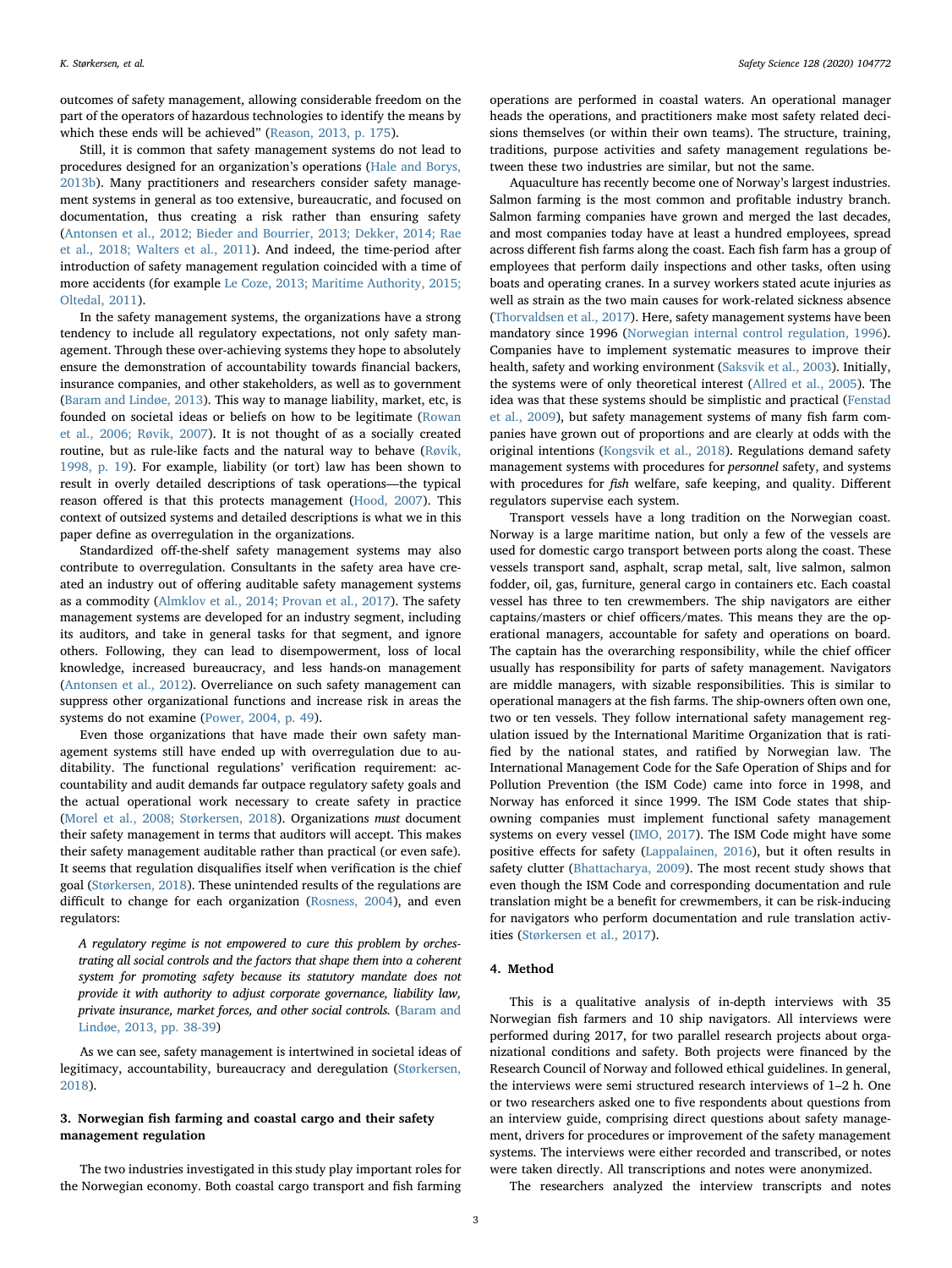manually, using pattern analysis. Many in the industries had similar views, and in [Section 5](#page-3-0) we illustrate their points through quotes from interviewees that expressed the patterns clearly.

#### 4.1. Fish farmers

In aquaculture, more precisely fish farming, we interviewed 35 employees in seven salmon farming companies in the middle and northern parts of Norway. In this paper, when referring to these interviewees collectively, we use the term fish farmers. Eight of them were managers and administrative personnel, and were interviewed at the offices. 27 persons worked, and were interviewed, at the fish farm sites. Of these, approximately 10 were operational managers, the rest were their personnel. Operational managers are middle managers that usually perform the practical work together with their team, as well as have administrative duties and personnel responsibility. Interview topics involved organizational conditions that influenced personnel health and safety, and some of the results are previously published ([Salomonsen et al., 2019](#page-8-16); [Thorvaldsen et al., 2020\)](#page-8-17).

#### 4.2. Ship navigators

In coastal transport, we interviewed 10 ship navigators in six shipowning companies. Seven of the interviewees worked on bulk vessels, one on a live fish carrier, and two on fodder and general cargo vessels. The vessels have Norwegian owners, and some are registered in Norway and carry only Norwegian personnel, while others have a Norwegian captain and Asian or Eastern European crew. Six interviews had to be conducted by phone, with one researcher talking to one ship navigator. The other interviews were conducted on vessels, each with one researcher interviewing two navigators. Interview topics were conditions for work and rest, and perceptions of safety, leadership, team culture and safety regulation, and some results are reported earlier ([Nævestad](#page-7-32) [et al., 2018; Størkersen et al., 2018\)](#page-7-32).

### 4.3. Limitations of the research method

For this particular paper, we only include the interviewees' reflections around overregulation. This is a negative term, connected to extensive safety management–and suggestions for improvement. Thus, the material is negatively skewed: The interviewees' stories about positive experiences with safety management are left out. In the entire data material, only one company (a fish farm company) had a simple safety management system that the employees viewed positively. Some others, although very few, were fond of the safety management. Still, all interviewees had some experiences with and views about overregulation, and thus are represented in the patterns of this data analysis. Some of the topics discussed in the current study as rationales for overregulation, might also contribute to safety one way or another. See more balanced studies by example [Størkersen \(2018\), Kongsvik et al.](#page-8-12) [\(2018\), Lappalainen \(2016\)](#page-8-12).

#### <span id="page-3-0"></span>5. Empirical results

In this section, we present the empirical data from Norwegian fish farms and coastal transport regarding rationalities for overregulation. The material is categorized in three rationalities: Overregulation because practical work is not easily verifiable; because of managerial insecurity; and because of audit practices.

The problem is – the system is big. You have […] ISM companies, you have audits, you have the Devil and his dam. Chief officer, bulk vessel

#### 5.1. Overregulation because practical work is demanding to verify

Both in Norwegian fish farming and coastal transport the

interviewees describe overregulation in terms of oversized safety management systems that require considerable attention. One reason for the overregulation is related to the otherwise practical nature of the operations and following professional inclinations. The personnel have traditionally been more focused on core tasks of taking care of the fish, cargo, or vessel, than to make the tasks accountable and auditable.

They won't sit and press keys on the computer all day. Later, it's become more and more that you're to document everything you do. Operational manager, fish farm

Fish farms: Safety management systems for fish farmers are a relative novelty, since most of the attention goes to the health and safety of the fish and environment. A fish farm company has several fish farm sites. Earlier, the personnel at each site would perform the tasks according to the local situation. To make the work easier to plan, and understand for the central management, procedures now standardize the routines across sites.

A procedure's there to standardize a task for the entire company. To have a plan behind. Operational manager, fish farm

Transport: In coastal cargo, it has the last decades become common that the company managements buy premade safety management systems, to be sure they comply with regulations. According to the interviewed navigators, the purchased systems are made by consultant companies for vessels that have more complex tasks than their.

We lost control when we had to throw away our simple sheets, and got 23 bindings on board. But that was the first ISM system, we have shrunk it later. Chief officer, bulk vessel

The operationalization is left to the vessel crews, but they get new systems quite often, and do not have time to make the efforts every time. Therefore, they rather continue to work as before and not according to the procedures that are bought to formally be compliant.

It's common to buy a system and just start using it. It makes it frustrating and acting instead of reality. It makes people loose motivation. Chief officer, fodder vessel

Many navigators blame the regulations for the ill-fitting procedures, while others know how the systems relate to the safety management regulation (the ISM Code), and what they can adapt. This chief officer tells how he transforms the system into procedures fitting his vessel:

The ISM Code contributes to safety. In conversations, it seems others don't see it like that. Often it's because they don't know enough, they make it difficult themselves, because it's not interaction between what they think and practice. We run trainings adapted to our vessel, but it might deviate from what's described [in our safety management system], for a larger vessel. When we get the system on board, it's often written for another vessel, including the procedures. Then we have the job to make the procedures correspond to what we really do. Chief officer, fodder vessel

Independent of the quality of the procedures, the regulation's verification demands make the companies apply paper trails. The interviewees see the documentation as onerous, and more extensive than required.

The paper work you have to sign out all the time, right. It consumes time that I should've spent to, eh, perhaps be a good sailor. And it brings more tasks for you to do, right. Instead, you sit writing reports and check lists and … Captain, bulk vessel

# 5.2. Overregulation because of liability management and managerial insecurity

The size and scope of safety management has grown in both industries over the past decades, and the interviewees state expectation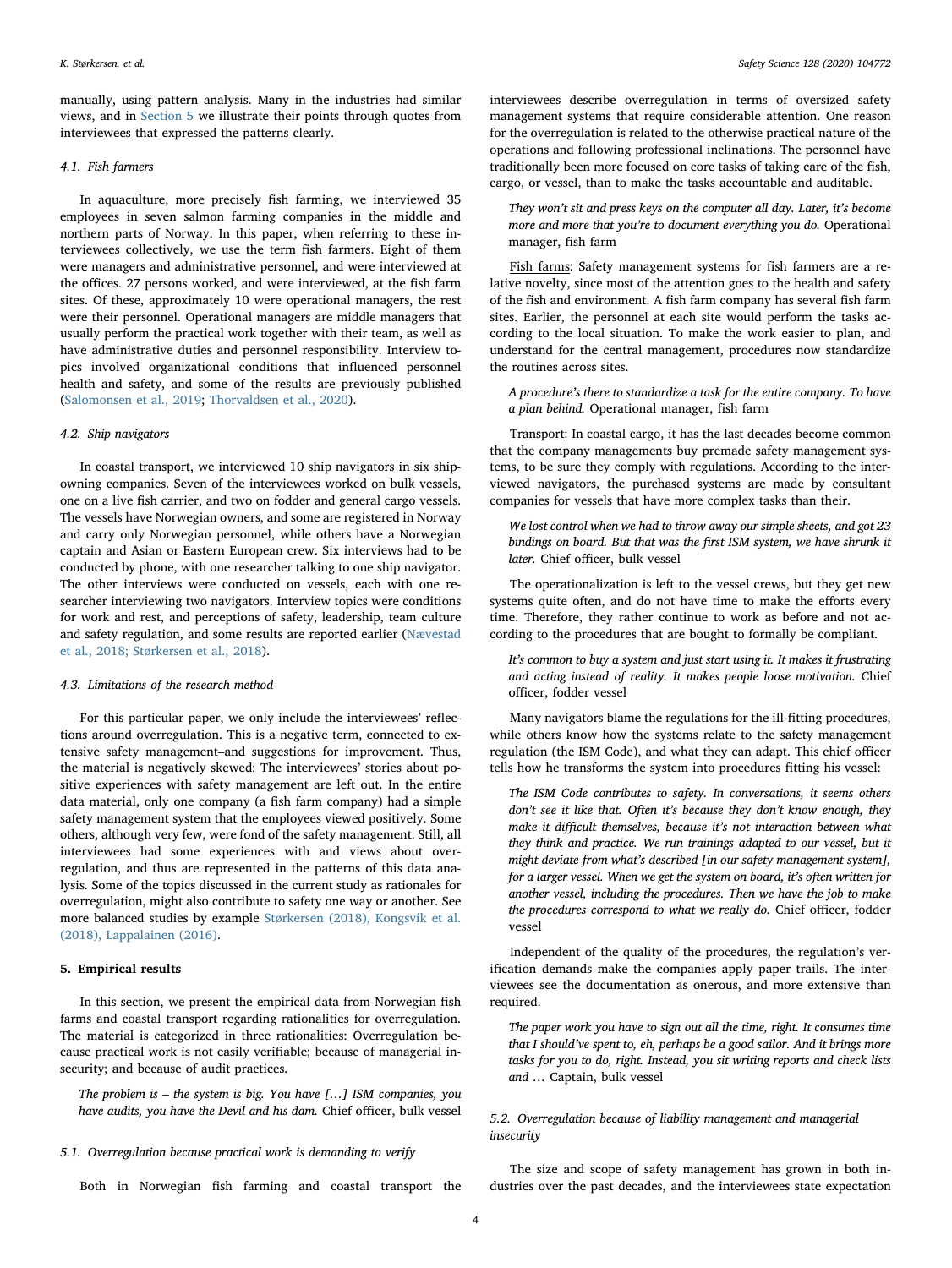by society as the reason. Society – in the form of managements, insurers, lawyers, regulators, and auditors – is inspired by the highly regulated petroleum industry. Their extensive safety management have proved to be impractical to adapt to fish farming and coastal transport, but it is still treated as the gold standard within liability. So, liability concerns lead company management and directors to desire and implement safety management systems that contain documentation and procedures, even for actions that go without saying or that truly need no (written) specification. Management fear of being accused for having too few procedures thus results in safety management systems that are too extensive and hardly read or used.

Fish farms: Many fish farms have, in addition to procedures in two separate management systems, two categories of procedures and instructions. These systems usually are made by office-based safety professionals. The administrative and operational personnel have different perspectives, but a similar understanding of that the procedures mainly are there for liability reasons, and in practice can be ignored, as these quotes describe:

Not many have read the procedures, but I didn't have great expectations about that either. To expect that procedures are actively used, that's probably … I don't think one can expect it. Manager for internal control and safety management

A lot of this is like … I know it very well. Like "vehicles with certificate requirements are only to be run by a driver with certified training". […] So I don't have to intensively read the procedures to know that I need a license to drive the forklift. Operational personnel, fish farm

In fish farm companies, office and operational personnel underline that their actions are closely watched by shareholders and media, and that bad attention can harm them.

If we don't have things in order or have the procedures, questions will be raised regarding why we didn't have the right procedures or did this instead of that. Manager for internal control and safety management, fish farm company

We need to have a procedure for every work task. If something went wrong during work and we didn't have a procedure for that task, one gets hung. Operational manager, fish farm

In addition to liability reasons, the fish farmers are concerned with legitimacy. They state that their safety management systems have grown in size because surrounding actors expect satisfactory safety management. Consequently, the perception about how safety management relates to good safety culture have spread in the industry.

We've looked around us, what's happening other places regarding safety. We're taken seriously, and the workers are our most important resource. Operational manager, fish farm

Due to market reasons, it also has become common for fish farm companies to engage in private certifications. In addition, insurance companies have their own safety management audits.

Transport: In transport, however, stakeholders other than government are not as concerned with safety management. Yet shipping companies have clear rules for audits, and they all need their ISM certificate to stay in business. Given that margins are small, the industry typically seeks the cheapest safety management systems that has the chance of being approved in audits. The procedures in many of these pre-made systems are much more complicated than needed:

The company might not have taken a closer look at it. They buy a commodity, but it was made for a large offshore vessel, and we get their procedures. That's the tendency, that we get their procedures, but we don't have the corresponding operations and training. Chief officer, fodder vessel

Sometimes the procedures seem to be implemented because of misunderstandings of (or insecurity about) the requirements. Demands for "documentation", for example, can be taken in all kinds of ways:

A lot of the paperwork seafarers talk about is self-induced. I've thrown away many loose-leaf bindings because the company had a rule that all HSE meeting memos had to be put in a binding on a shelf. Chief officer, live fish carrier

Many seafarers consider blame avoidance to be the main reason behind today's safety management regulation. This requires that there are clear procedures for all tasks, and enforcement of them:

I think the intention was that they wanted someone to be responsible. Many call it the World Championship in liability disclaim. On a vessel, much is pushed from company management to ship management. And it's up to them to keep … make it work in practice. You get lots of procedures and instructions and all this, and you're to plan your day so everything's complied with. Which is close to impossible, in many cases. And if you do something that isn't compliant, you put your head on the chopping block. If it blows – it's your responsibility. Chief officer, bulk vessel

#### 5.3. Overregulation because of auditor expectations

Companies desire safety management systems that most certainly will be approved. This means systems that comply with regulation (which in practice manifests as textual documentation for everything, and procedures covering all activities), and which are easy for the auditor to understand. Managers are conscious that standardized systems with standardized procedures are likely to make the auditor recognize the content and be confident that the system is compliant.

Fish farms: Safety management audits at fish farms are performed by government, insurance companies and non-governmental certification organizations. Private certification and insurance companies require extra procedures and training on top of government regulations, for example about how to run a crane, or prevent fish from escaping:

Our internal rules are stricter [than government's], the way we do it. It is. Our basic equipment and such, it's much stricter than the governmental requirements. […] It's for the best for the people. You continuously think about what could happen, worst case, and what can prevent it, how to solve it. Operational manager, fish farm

The private audits are more extensive and frequent than the governmental.

It makes us practice on the small things that you usually don't think about in everyday work. The more you practice, the more you keep it in mind. […] At first, it was a hustle, since we got maybe a hundred items to improve. But now … we mostly get only half a nonconformity. Operational manager, fish farm

The sheer frequency makes fish farmers familiar with audits, auditors and how to be audited. The interviewees imply that one needs to know each auditor since they all have a different focus, despite the goal of standardization.

When you know them, you know where to focus. If this one is coming, you need to focus on this. If he or she comes, you must focus on that. It varies. Some might easily pass by a crane that looks like shit, that isn't approved any more. One [certification auditor] used to be a factory manager and experienced a large accident with chlorine, acids and bases, and she had a huge focus on that. Not on other things – that was "well well, not that important". So it's very dependent on person, everything really. It's the same in governmental supervisions. Extremely dependent on person. It could've been more similar. But sometimes it's okay that it's personal. […] But the approaches shouldn't be that different. Responsible for internal control and safety management, fish farm

Transport: In Norwegian coastal transport, safety management systems are mainly audited to be ISM certified and thus be able to operate. The idea that standardized systems are easily auditable further drives the companies to buy pre-made safety management systems. The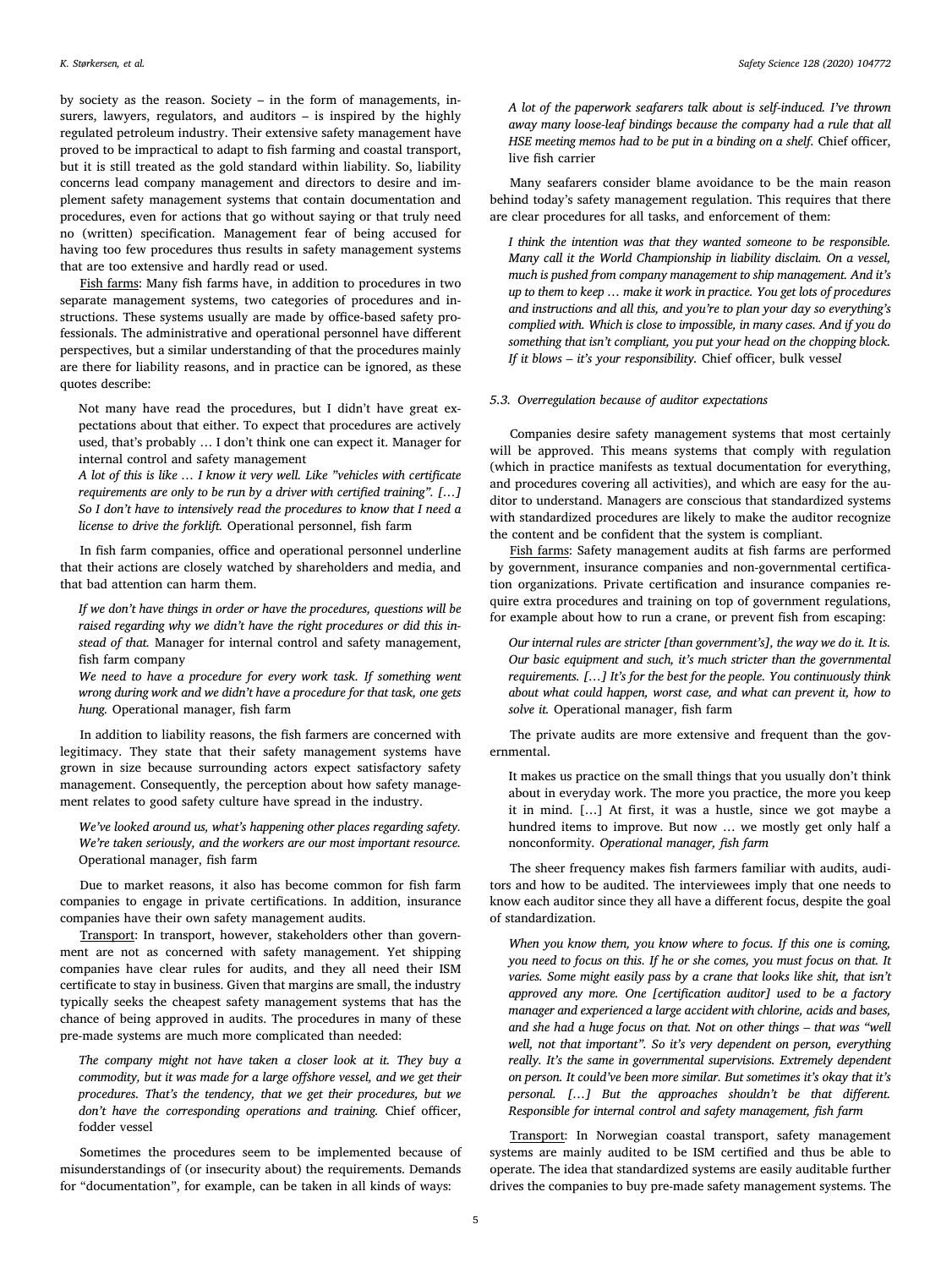navigators stated that purchasing auditable safety management systems with which to fulfill safety management regulations might get them through audits, but does nothing to improve safety.

It's easy for the ship-owner company to get zero nonconformities and comply with what's to be complied with. And so it won't be adjusted [to our activity]. They just buy the product and are through with it. […] You bring apples to school to please your teacher, but you're not getting full yourself. You don't help yourself. Chief officer, fodder vessel

In cargo, too, practitioners get familiar with the auditors and the concept of safety management auditing, and are able to prepare for each auditor. Underlining that auditor-specific adjustment might not drive safety in the long term, one captain compares the industry practice with children's conditioning:

We answer what we know our parents want to hear. That's very smart to answer, it keeps us out of trouble. Captain, general cargo vessel

Despite all this, even documentation based on off-the-shelf safety management systems can generate nonconformities. Each nonconformity creates a "case" that has to be "closed" by the company. A common measure to close the case is to insert a new procedure, since this can be achieved relatively cheap and will make the auditor approve the system in the next round. Still, there is an understanding that the auditors at all inspections will find something that the seafarers did not think about:

One example. A procedure says we need to plan the voyages. And we plan each voyage – they're all the same. And we got a nonconformity because we don't plan each voyage. […] It gets registered in their system that we have a nonconformity, and the ship-owning company isn't happy about that. It influences our certification and has to be improved and closed. Chief officer, fodder vessel

Then a final twist: seafarers have started considering internal audits positively, since they prepare them for the official audits on which their certification depends. Some years ago they would not be satisfied with any audit, but the mindset has changed. We found no evidence that anybody believes that this improves their company's safety, but at least it helps them assure continued certification:

We have annual audits onboard. You might safeguard yourself all you want, but it's always a good thing when objective eyes take another perspectives than you. At another vessel, my coworker and I thought everything was ok, but we were stripped naked. He saw everything we ourselves had become blind to. Chief officer, fodder vessel

# 6. Mechanisms leading to overregulation

For years, the signs of overregulation in many industries have puzzled regulators, industry actors, and the public. Our study traces how the company-internal overregulation structurally relates to government deregulation through at least three empirical noticeable mechanisms: Making work auditable, managerial insecurity and liability, and audit practices. These mechanisms relate to underlying societal traditions, leading deregulation to turn into overregulation in the meetings with market, bureaucracy and control of work variability.

# 6.1. Making work auditable

First, we find that overregulation occurs when work has to be limited into auditable documentation. In variable operations, like the operations in the Norwegian fish farm and cargo industries, the very concept of regulation is closely related to overregulation. As foretold by earlier studies in ocean-based industries, classic safety interventions (which typically involve more documentation) challenge the classical notion of seamanship, and involve a risk of practical drift ([Antonsen](#page-7-21) [et al., 2012; Knudsen, 2009; Morel et al., 2008; Oltedal, 2011;](#page-7-21)

[Størkersen, 2012; Thorvaldsen, 2013](#page-7-21)). Many experience that safety is trapped in rules [\(Bieder and Bourrier, 2013](#page-7-0)). Some interviewees describe their practical craftsmanship and native resilience: a high level of adaptability, based on expertise and experience, linked to an exposure to frequent and considerable risk, where ultimately each operational team is responsible for their own safety ([Morel et al., 2008\)](#page-7-24).

Native resilience can be seen as a traditional safety strategy, since work is highly varied, intangible and inauditable in nature, and thus may be one of the mechanisms leading regulators and company managers to strive for formal and standardized safety management. The varied real operations are difficult to document. Still, control of work is aspired for by both companies and regulators, so work has to be made legible [\(Scott, 1998\)](#page-8-5). Then, the local situational context and variability has to be changed into something auditable ([Almklov and Antonsen,](#page-7-33) [2014; Power, 1999\)](#page-7-33).

The bureaucratic methods of accountability depend upon activities and situations of each local context being translated into slots on the accountants' sheets ([Almklov et al., 2014, p. 27](#page-7-23)).

The easily auditable systems that the fish farmers and navigators describe, fit with traditional bureaucratic measures for demonstrating accountability. Companies need to document their operations in a standardized manner in order to be verified and checked in a standardized manner, laying the grounds for an audit loop ([Jensen and](#page-7-13) [Winthereik, 2017\)](#page-7-13).

In further studies, it should be interesting to trace how presence of various work practices might have inspired regulators' and company management implementation of detailed regulations and procedures, both historically and nowadays. Local differences probably have influenced regulations themselves, and, consequently, company procedures and responses to regulation.

## 6.2. Managerial insecurity and liability

Second, our study reveals signs that overregulation results when functional regulation meets managers' accountability routines. In most functional regulations, verification is essential. A long line of procedures grows out of management fear of being written up by auditors for having too few procedures or not covering essential issues. A combination of liability law and functional regulation implicitly urges leaders to prove that they have taken all practical measures to protect their employees [\(Jacobs, 2007](#page-7-8)). Since managers are insecure of how to comply with this and think they are powerless against the forces of control and accountability ([Størkersen, 2018](#page-8-12)), they secure themselves through over-specified procedures [\(Rae et al., 2018](#page-8-18)). Especially, liability concerns can compel an organization's leadership to implement written procedures even for actions that go without saying, to make the employees accountable ([Hood, 2007\)](#page-7-5). Dismantling state regulation has been shown to lead to more litigation, more mistrust, and more lawyers ([Johnstone, 2017\)](#page-7-34). E.g., in 1990, there were already more lawyers in the US than farmers [\(Albert, 1993\)](#page-7-35). Juridical support from lawyers and consultants has also become common in the industries in the present study.

This suggests that there is a clear need to develop new ways to show due diligence in relation to regulatory requirements. [Rolston \(2010\)](#page-8-19) offers a beautiful example, in mining, where work crews deliberately avoided using bureaucratized safety systems, and instead built on their collective responsibility for mitigating risk by reframing official safety programs in terms of kinship—specifically the ties of relatedness crew members create with each other in their everyday work. Encouragingly, "management eventually adopted this framing as well in order to distance themselves from an industry blighted by conflict, encourage employees to stay in the midst of a labor shortage, and maintain enviable safety records" (p. 331). In fishing, seafaring and fish farming, similar operational practices have been described among sharp-end personnel, but here, the informal safety practices have existed in the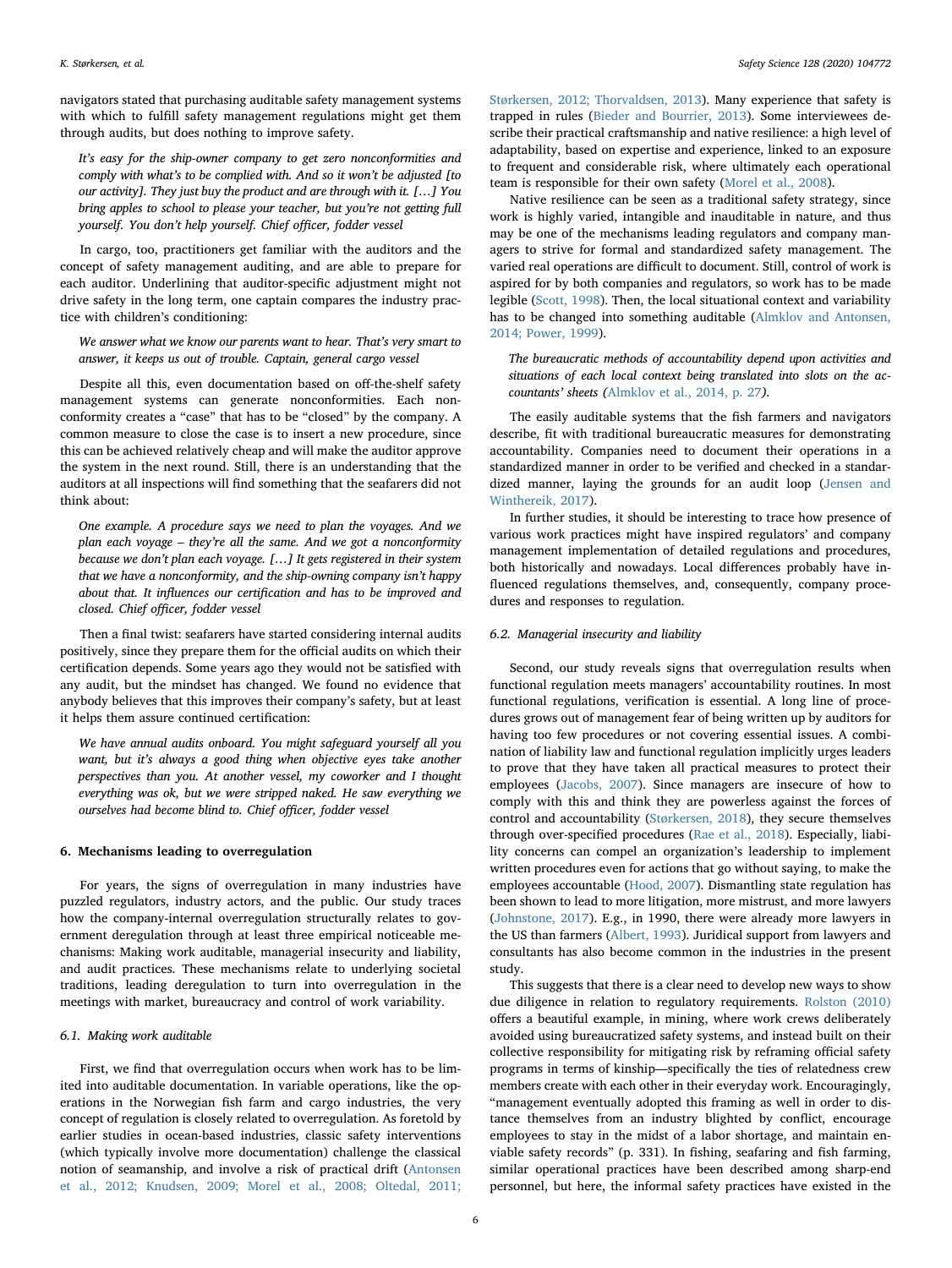shadow of the formal safety management systems [\(Bhattacharya, 2009;](#page-7-31) [Bye and Lamvik, 2007; Størkersen, 2012; Thorvaldsen, 2013;](#page-7-31) [Vandeskog, 2015\)](#page-7-31). Such kinship relationships are likely to still be present in Norwegian fish farming and coastal cargo shipping. In the future, management could harness such informal safety practices, rather than overcompensating through formal safety management.

# 6.3. Audit practices

A third mechanism for overregulation, closely related to the managerial insecurity among the studied companies, occurs when functional regulation meets audit practices. Managers desire safety management systems that will easily be approved by auditors. In practice, this means the system includes textual documentation for everything, procedures covering all activities, and presents a standardized structure. In coastal transport, where budgets are marginal ([Lindøe et al.,](#page-7-36) [2011\)](#page-7-36), standardized safety management systems which sail through audits are highly attractive. In fish farming, where profit is high and the organizations larger, slam-dunk audits and standardization across subdivisions are still sought-after. This is recognizable in other industries too. [Almklov et al. \(2014\)](#page-7-23) explain:

…companies are expected to have transparent standardized systems for control. For external auditors and authorities, it is primarily the systems that are subject to control and regulation… safety standards should be seen not only as attempts to ensure safety and interoperability but also as a means of making safety work transparent across contexts. If workers perform tasks as the standards prescribe, they are compliant, at least from an accountability perspective, and this compliance is transparent to regulators and others without having to further investigate details of the local setting… [Yet] the rules, which are made to be applicable in several different settings, are more complex, more abstract, and less locally relevant than what is optimal for each setting… (pp. 26–27).

However, informants in the present study indicated that safety management audits are far from similar and objective, but rather quite subjective, contrary to the bureaucratic image they project. We also find that the understanding of 'documentation' is narrowly practiced, limited to textual documentation, even though safety management regulations open up for different types of documentation and verification. These findings show that an auditing regime is one important reason why simple deregulatory measures cannot be transformed into simple systems inside companies ([Størkersen, 2018\)](#page-8-12). It is possible to imagine other ways to develop and document systems, like for example Rolston (2010) and [Dekker \(2017\)](#page-7-10) have shown with practical safety management and trust instead of traditional audits, and thus change what is auditable. This, as most of our findings, boils down to society's beliefs in achieving control through verification of companies' actions, which we continue to urge at the same time as we expect deregulation ([Røvik, 2007\)](#page-8-4).

# 6.4. Overregulation when deregulation meets market, bureaucracy, and control of work

The three described mechanisms leading to overregulation are influenced by deregulation, but also to a large degree based in other traditions. Regulatory means, whether it is deregulation or other, are applied in a society that already is full of ideas for how an organization should operate. We have clear beliefs of how companies should behave within a market or a bureaucracy, or to control work ([Røvik, 2007\)](#page-8-4). Let us look into deregulation and how its consequences are entangled in such traditions.

Regulation is one measure to make companies operate according to societal values. Deregulation was implemented to ease the resources and power used by state actors, pushing the responsibility to the regulated companies. This was a reaction to governments' overregulation in earlier decades. For example, a large number of detailed safety rules made with great efforts by US regulators, was by the companies perceived as impossible to comply with – and thus lead to underregulation [\(Mendelo](#page-7-37)ff, 1981). In today's functional regulation, companies are to make systems and procedures adequate to their business. However, when the mandatory governmental rules are few, it is difficult to understand what is auditable. Thus, the responsibilization of the companies have shown to complicate enforcement and compliance [\(Baram and Lindøe, 2013; Rae et al., 2018](#page-7-19)). This study displays how functional regulations open up for bureaucratic and market influence on the safety management systems.

When the expectations from government are confusing, a familiar straw many cling to is the bureaucratic measures of standardized auditable documentation and audits ([Hood, 2007; Power, 1994, 2004](#page-7-5)). Even though documentation and verification are common bureaucratic ideas, in safety management they do not support the basis of bureaucracy, equality for the law, as audits have different focus and companies make systems based on it. It seems accidentally how much this bureaucracy overload enhances safety ([Størkersen, 2018\)](#page-8-12).

As we have seen, the vagueness of demonstrating compliance makes companies receptive to any help they can get, and this is where the market comes in to meet the need. Our study illustrates how functional regulation creates insecurity and lead both industry actors and regulators to depend on buying services and systems from consultants with overspecified safety management systems. It is unlikely that this kind of regime changes without substantial (inter)national initiatives against beliefs in the superiority of market solutions for every societal problem.

A more subtle illustration of how market traditions are intertwined in safety management is the studied practitioners' engagement in corporate legitimacy. Through safety management they want to demonstrate accountability, so their company can sustain customers and stay in business (as also explained by [Hohnen and Hasle \(2011\)](#page-7-14)). They are very concerned with written documentation and logs, and what auditors will accept or not, beyond the mandatory regulations. The emphasis on legitimacy is not necessarily connected to this regulatory regime, as even Mendeloff [\(1981, p. 51\)](#page-7-37) saw that companies would accept and follow regulations in order to show "social responsibility, fear of liability, a desire for competitive advantage". In the present study, this desire for legitimacy was found as well. This is especially clear in fish farming, where the companies rely on a good reputation to get licensed to increase production ([Osmundsen and Olsen, 2017](#page-7-38)). In transport, this is more indirect, as their regulation is mostly concerned with fulfilling regulations without any non-conformities. Both strategies, however, lead to a need to demonstrate compliance, and both fish farmers and transport companies described how they tailor the audits toward an individual auditor. What seems not to have been described earlier is that we observe an auditism among the practitioners, who will go great lengths just to be auditable. When tasks are done to be auditable rather than because they are useful, and later they are audited on the same indicators as they were performed because of, we get audit loops [\(Jensen and Winthereik, 2017\)](#page-7-13). Audit loops are perhaps the most perfect achievement of bureaucratic accountability: a system of checks and verifications that has become consistent only with itself, and that has less and less to do with the way risk might be building up outside the administrative self-referential knowledge bubble. Turner studied this in the 1970s, referring to the 'incubation period' during which an organization's administratively constructed picture of the world and its hazards slowly drifts away from what actually matters on the frontline. Oversized safety management systems require attention, and as attention is a scarce resource, the systems might function as 'decoys' [\(Turner,](#page-8-20) [1978\)](#page-8-20). The fish farmers and navigators of the present study all describe their safety management in terms of accountability, documentation, and audits—not in terms of practical goals, or work, or risk, or safety. Yet, as has been emphasized in several studies, unpredicted risks may require an opposite approach to following rules, using practical experience and the ability to improvise ([Hale and Borys, 2013b; Hohnen](#page-7-20) [and Hasle, 2011\)](#page-7-20).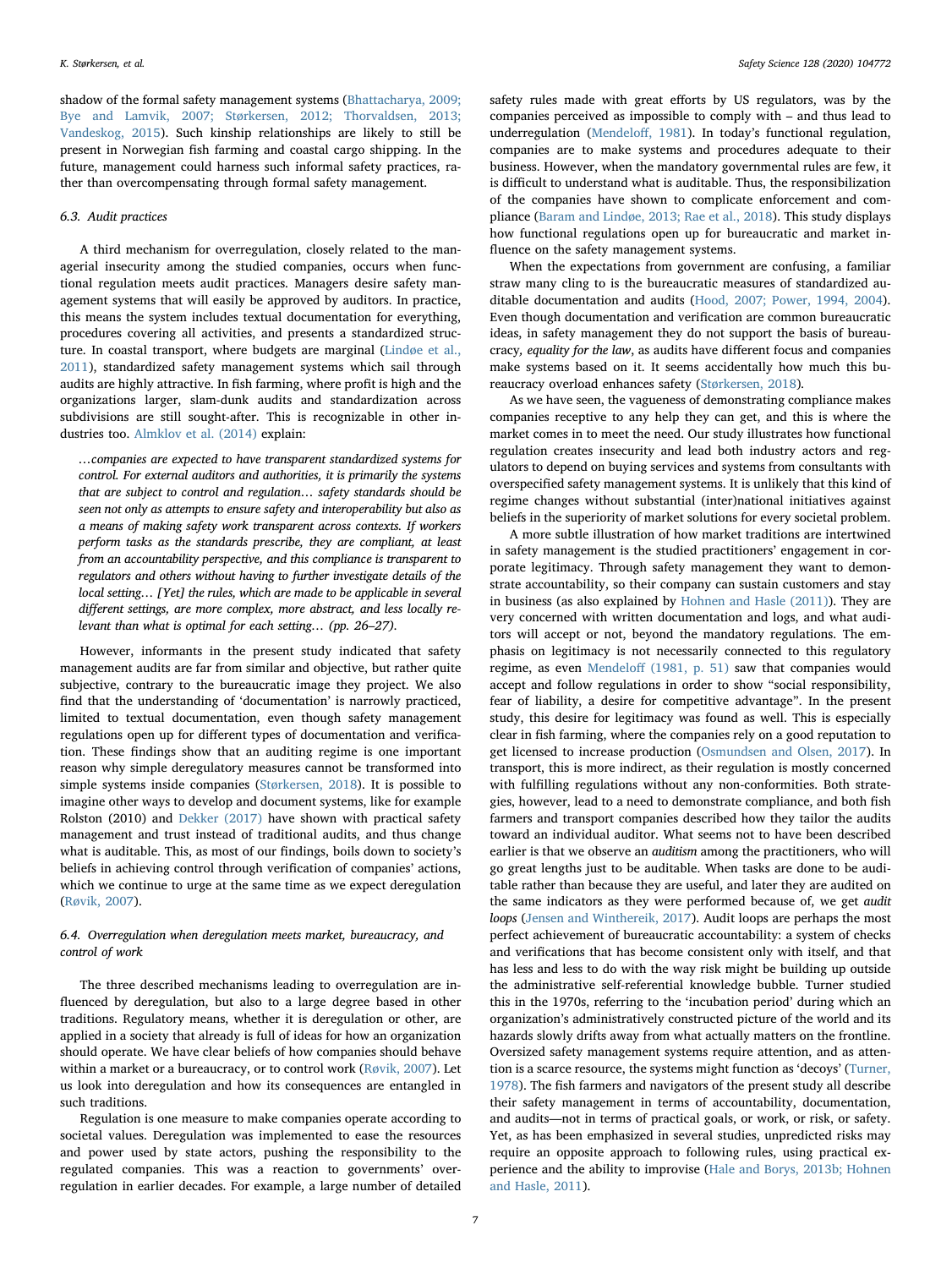Overall, we can see that when deregulation meets societal traditions of how an organization should behave, it can lead to overregulation. We have illustrated that traditions of bureaucracy, market, and the control of work steers safety management system implementation in unintended directions (as also discussed in [Dekker \(2017\); Størkersen](#page-7-10) [\(2018\)](#page-7-10) and others). On the one hand, [Mendelo](#page-7-37)ff (1981) described how overregulation led to deregulation because of regulators and industry actors' abilities and willingness to implement the rules. For Norwegian transportation on the other hand, [Rosness \(2004\)](#page-8-13) foresaw that coordination of safety-critical tasks would need detailed industry standards on top of the governmental functional regulations, making deregulation result in increased regulation. Independent of regulatory strategy, it is difficult to find the balance of freedom and control, for regulators and for managers. Thus, it might not be farfetched to discuss some form of a rule homeostasis – that deregulation will lead to at least as many rules as other types of regulation.

This study has traced how governmental deregulation can turn into industrial overregulation, using examples from the Norwegian fish farming and coastal transport industries. Based on empirical data, it shows how overregulation is the result of organizational mechanisms like making work auditable, managerial insecurity and liability, and audit practices. These mechanisms display how functional regulation, as a deregulatory measure, can lead to overregulation when it interacts with other traditions of how organizations demonstrate accountability. Organizational expectations of market doctrines, bureaucracy and control of work, turn simple regulations into very detailed, cumbersome procedures inside an organization—ever increasing the distance between how we think work is done, and how it is actually done.

#### Acknowledgements

This article has mainly been funded by the Research Council of Norway's program HAVBRUK through the project Safer operations and workplaces in fish farming (grant number 254899). Parts of the data gathering were funded by the Research Council of Norway's program Transport 2025 (grant number 250298). We are thankful to stand on the shoulders of Petter Grytten Almklov, and for valuable comments and suggestions from an outstanding thorough and thoughtful reviewer.

#### References

- <span id="page-7-35"></span>[Albert, M., 1993. Capitalism Against Capitalism. Whurr Publishers, London](http://refhub.elsevier.com/S0925-7535(20)30169-7/h0005).
- <span id="page-7-26"></span>Allred, K., Lie, T., Lindøe, P., Østerhus, S., 2005. Systematisk HMS-arbeid i havbruksnæringen. Retrieved from [https://evalueringsportalen.no/evaluering/](https://evalueringsportalen.no/evaluering/systematisk-hms-arbeid-i-havbruksnaeringen/HMS_havbruknaaringen.pdf/%40%40inline) [systematisk-hms-arbeid-i-havbruksnaeringen/HMS\\_havbruknaaringen.pdf/@@](https://evalueringsportalen.no/evaluering/systematisk-hms-arbeid-i-havbruksnaeringen/HMS_havbruknaaringen.pdf/%40%40inline) [inline.](https://evalueringsportalen.no/evaluering/systematisk-hms-arbeid-i-havbruksnaeringen/HMS_havbruknaaringen.pdf/%40%40inline)
- <span id="page-7-15"></span>[Almklov, P.G., 2008. Standardized data and singular situations. Soc. Stud. Sci. 38 \(6\),](http://refhub.elsevier.com/S0925-7535(20)30169-7/h0015) 873–[897](http://refhub.elsevier.com/S0925-7535(20)30169-7/h0015).
- <span id="page-7-33"></span>[Almklov, P.G., Antonsen, S., 2014. Making work invisible: New public management and](http://refhub.elsevier.com/S0925-7535(20)30169-7/h0020) [operational work in critical infrastructure sectors. Public Administr. 92 \(2\), 477](http://refhub.elsevier.com/S0925-7535(20)30169-7/h0020)–492.
- <span id="page-7-23"></span>[Almklov, P.G., Rosness, R., Størkersen, K.V., 2014. When safety science meets the prac](http://refhub.elsevier.com/S0925-7535(20)30169-7/h0025)[titioners: Does safety science contribute to marginalization of practical knowledge?](http://refhub.elsevier.com/S0925-7535(20)30169-7/h0025) [Saf. Sci. 67, 25](http://refhub.elsevier.com/S0925-7535(20)30169-7/h0025)–36.
- <span id="page-7-3"></span>[Amalberti, R., 2001. The paradoxes of almost totally safe transportation systems. Saf. Sci.](http://refhub.elsevier.com/S0925-7535(20)30169-7/h0030) 37 (2–[3\), 109](http://refhub.elsevier.com/S0925-7535(20)30169-7/h0030)–126.
- <span id="page-7-16"></span>[Amundsen, O., Kongsvik, T.Ø., 2016. Endringskynisme og kunsten å skape god end](http://refhub.elsevier.com/S0925-7535(20)30169-7/h0035)[ringspraksis. Gyldendal Akademisk forlag, Oslo](http://refhub.elsevier.com/S0925-7535(20)30169-7/h0035).
- <span id="page-7-21"></span>[Antonsen, S., Skarholt, K., Ringstad, A.J., 2012. The role of standardization in safety](http://refhub.elsevier.com/S0925-7535(20)30169-7/h0040) [management: A case study of a major oil & gas company. Saf. Sci. 50 \(10\),](http://refhub.elsevier.com/S0925-7535(20)30169-7/h0040) [2001](http://refhub.elsevier.com/S0925-7535(20)30169-7/h0040)–2009.
- <span id="page-7-19"></span>[Baram, M.S., Lindøe, P., 2013. Modes of risk regulation for prevention of major industrial](http://refhub.elsevier.com/S0925-7535(20)30169-7/h0045) [accidents. In: Lindøe, P., Baram, M., Renn, O. \(Eds.\), Risk Governance of O](http://refhub.elsevier.com/S0925-7535(20)30169-7/h0045)ffshore Oil [and Gas Operations. Cambridge University Press, New York, pp. 34](http://refhub.elsevier.com/S0925-7535(20)30169-7/h0045)–55.
- <span id="page-7-31"></span>[Bhattacharya, S., 2009. The Impact of the ISM Code on the Management of Occupational](http://refhub.elsevier.com/S0925-7535(20)30169-7/h0050) [Health and Safety in the Maritime Industry. \(PhD Doctoral dissertation\). Cardi](http://refhub.elsevier.com/S0925-7535(20)30169-7/h0050)ff [University, Cardi](http://refhub.elsevier.com/S0925-7535(20)30169-7/h0050)ff, Wales.
- <span id="page-7-0"></span>[Bieder, C., Bourrier, M., 2013. Trapping Safety Into Rules: How Desirable or Avoidable is](http://refhub.elsevier.com/S0925-7535(20)30169-7/h0055) [Proceduralization? Ashgate, Farnnham, United Kingdom](http://refhub.elsevier.com/S0925-7535(20)30169-7/h0055).
- [Bye, R.J., Lamvik, G.M., 2007. Professional culture and risk perception: Coping with](http://refhub.elsevier.com/S0925-7535(20)30169-7/h0060) danger on board small fishing boats and off[shore service vessels. Reliab. Eng. Syst.](http://refhub.elsevier.com/S0925-7535(20)30169-7/h0060) [Saf. 92 \(12\), 1756](http://refhub.elsevier.com/S0925-7535(20)30169-7/h0060)–1763.
- <span id="page-7-4"></span>Christophersen, J.G., 2009. Sikkerhetsstyring i skipsfarten 1998-2008 : bakgrunnsfaktorer for reguleringsmessig etterlevelse og overtredelse av ISM-koden. (Doctoral

dissertation), University in Oslo, Oslo, Norway. (22).

- <span id="page-7-11"></span>[Dekker, S., 2012. Just Culture: Balancing Safety and Accountability. Ashgate, Farnham,](http://refhub.elsevier.com/S0925-7535(20)30169-7/h0070) [United Kingdom](http://refhub.elsevier.com/S0925-7535(20)30169-7/h0070).
- [Dekker, S., 2014. The bureaucratization of safety. Saf. Sci. 70, 348](http://refhub.elsevier.com/S0925-7535(20)30169-7/h0075)–357.
- <span id="page-7-10"></span>[Dekker, S., 2017. The Safety Anarchist: Relying on Human Expertise and Innovation,](http://refhub.elsevier.com/S0925-7535(20)30169-7/h0080) [Reducing Bureaucracy and Compliance. Routledge, London, United Kingdom.](http://refhub.elsevier.com/S0925-7535(20)30169-7/h0080)
- Dekker, S., 2020. Safety after neoliberalism. Saf. Sci. 125, 104630. [https://doi.org/10.](https://doi.org/10.1016/j.ssci.2020.104630) [1016/j.ssci.2020.104630](https://doi.org/10.1016/j.ssci.2020.104630).
- <span id="page-7-7"></span>[DeSombre, E.R., 2008. Globalization, competition, and convergence: Shipping and the](http://refhub.elsevier.com/S0925-7535(20)30169-7/h0090) [race to the middle. Global Govern. Rev. Multilateralism Int. Organiz. 14 \(2\),](http://refhub.elsevier.com/S0925-7535(20)30169-7/h0090) 179–[198](http://refhub.elsevier.com/S0925-7535(20)30169-7/h0090).
- <span id="page-7-12"></span>[Eisenstadt, S.N., 1959. Bureaucracy, bureaucratization, and debureaucratization. Adm.](http://refhub.elsevier.com/S0925-7535(20)30169-7/h0095) [Sci. Q. 4 \(3\), 302](http://refhub.elsevier.com/S0925-7535(20)30169-7/h0095)–320.
- <span id="page-7-27"></span>[Fenstad, J., Osmundsen, T.C., Størkersen, K.V., 2009. Danger on the netpen? Need for](http://refhub.elsevier.com/S0925-7535(20)30169-7/h0100) changed safety work at Norwegian fi[sh farms. NTNU Samfunnsforskning, Trondheim,](http://refhub.elsevier.com/S0925-7535(20)30169-7/h0100) [Norway.](http://refhub.elsevier.com/S0925-7535(20)30169-7/h0100)
- <span id="page-7-9"></span>Gray, [G.C., 2009. The responsibilization strategy of health and safety. Br. J. Criminol. 49,](http://refhub.elsevier.com/S0925-7535(20)30169-7/h0105) 326–[342](http://refhub.elsevier.com/S0925-7535(20)30169-7/h0105).
- <span id="page-7-6"></span>[Grote, G., Weichbrodt, J., 2013. Why regulators should stay away from safety culture and](http://refhub.elsevier.com/S0925-7535(20)30169-7/h0110) [stick to rules instead. In: Bieder, C., Bourrier, M. \(Eds.\), Trapping Safety Into Rules:](http://refhub.elsevier.com/S0925-7535(20)30169-7/h0110) [How Desirable and Avoidable is Proceduralization of Safety? Ashgate, Farnham,](http://refhub.elsevier.com/S0925-7535(20)30169-7/h0110) [United Kingdom, pp. 225](http://refhub.elsevier.com/S0925-7535(20)30169-7/h0110)–240.
- <span id="page-7-17"></span>[Hale, A.R., Borys, D., 2013a. Working to rule or working safely? Part 2: The management](http://refhub.elsevier.com/S0925-7535(20)30169-7/h0115) [of safety rules and procedures. Saf. Sci. 55, 222](http://refhub.elsevier.com/S0925-7535(20)30169-7/h0115)–231.
- <span id="page-7-20"></span>[Hale, A.R., Borys, D., 2013b. Working to rule, or working safely. In: Bieder, C., Bourrier,](http://refhub.elsevier.com/S0925-7535(20)30169-7/h0120) [M. \(Eds.\), Trapping Safety Into Rules. How Desirable or Avoidable is](http://refhub.elsevier.com/S0925-7535(20)30169-7/h0120) [Proceduralization. Ashgate, Farnham, United Kingdom, pp. 43](http://refhub.elsevier.com/S0925-7535(20)30169-7/h0120)–68.
- <span id="page-7-14"></span>[Hohnen, P., Hasle, P., 2011. Making work environment auditable: A](http://refhub.elsevier.com/S0925-7535(20)30169-7/h0125) 'critical case' study of certifi[ed occupational health and safety management systems in Denmark. Saf. Sci.](http://refhub.elsevier.com/S0925-7535(20)30169-7/h0125) [49 \(7\), 1022](http://refhub.elsevier.com/S0925-7535(20)30169-7/h0125)–1029.
- <span id="page-7-5"></span>[Hood, C., 2007. What happens when transparency meets blame-avoidance? Public](http://refhub.elsevier.com/S0925-7535(20)30169-7/h0135) [Manage. Rev. 9 \(2\), 191](http://refhub.elsevier.com/S0925-7535(20)30169-7/h0135)–210.
- <span id="page-7-29"></span>IMO, 2017. ISM Code and Guidelines on Implementation of the ISM Code. Retrieved from. [http://www.imo.org/en/OurWork/HumanElement/SafetyManagement/](http://www.imo.org/en/OurWork/HumanElement/SafetyManagement/Pages/ISMCode.aspx) [Pages/ISMCode.aspx](http://www.imo.org/en/OurWork/HumanElement/SafetyManagement/Pages/ISMCode.aspx).
- <span id="page-7-8"></span>[Jacobs, D., 2007. A catalyst for change in workers](http://refhub.elsevier.com/S0925-7535(20)30169-7/h0145)' compensation. Profess. Case Manage. [12, 357](http://refhub.elsevier.com/S0925-7535(20)30169-7/h0145)–361.
- <span id="page-7-13"></span>[Jensen, C.B., Winthereik, B.R., 2017. Audit loops and audit implosion. In: Lebner, A.](http://refhub.elsevier.com/S0925-7535(20)30169-7/h0150) [\(Ed.\), Redescribing Relations: Strathernian Conversations on Ethnography,](http://refhub.elsevier.com/S0925-7535(20)30169-7/h0150) [Knowledge and Politics. Berghahn, New York, pp. 155](http://refhub.elsevier.com/S0925-7535(20)30169-7/h0150)–181.
- [Johnson, C.W., 2014. Economic recession and a crisis of regulation in safety](http://refhub.elsevier.com/S0925-7535(20)30169-7/h0155)–critical in[dustries. Saf. Sci. 68, 153](http://refhub.elsevier.com/S0925-7535(20)30169-7/h0155)–160.
- <span id="page-7-34"></span>[Johnstone, R.E., 2017. Glut of Anesthesia Guidelines a Disservice, Except for Lawyers.](http://refhub.elsevier.com/S0925-7535(20)30169-7/h0160) [Anesthesiol. News 42 \(3\), 1](http://refhub.elsevier.com/S0925-7535(20)30169-7/h0160)–6.
- [Knudsen, F., 2009. Paperwork at the service of safety? Workers](http://refhub.elsevier.com/S0925-7535(20)30169-7/h0165)' reluctance against [written procedures exempli](http://refhub.elsevier.com/S0925-7535(20)30169-7/h0165)fied by the concept of 'seamanship'. Saf. Sci. 47 (2), 295–[303](http://refhub.elsevier.com/S0925-7535(20)30169-7/h0165).
- <span id="page-7-28"></span>[Kongsvik, T.Ø., Thorvaldsen, T., Holmen, I.M., Størkersen, K.V., 2018. Safety climate and](http://refhub.elsevier.com/S0925-7535(20)30169-7/h0170) [compliance in the Norwegian aquaculture industry](http://refhub.elsevier.com/S0925-7535(20)30169-7/h0170)—employees' perceptions at dif[ferent company levels. In: Safety and Reliability-Safe Societies in a Changing World.](http://refhub.elsevier.com/S0925-7535(20)30169-7/h0170) [CRC Press, pp. 157](http://refhub.elsevier.com/S0925-7535(20)30169-7/h0170)–164.
- <span id="page-7-30"></span>[Lappalainen, J., 2016. Finnish Maritime Personnel's Conceptions on Safety Management](http://refhub.elsevier.com/S0925-7535(20)30169-7/h0175) [and Safety Culture. \(Doctoral dissertation\). University of Turku, Turku, Finland](http://refhub.elsevier.com/S0925-7535(20)30169-7/h0175).
- [Latour, B., 1987. Science in Action: How to Follow Scientists and Engineers Through](http://refhub.elsevier.com/S0925-7535(20)30169-7/h0180) [Society. Harvard University Press, Cambridge, Massachusetts](http://refhub.elsevier.com/S0925-7535(20)30169-7/h0180).
- <span id="page-7-22"></span>Le [Coze, J.-C., 2013. New models for new times. An anti-dualist move. Saf. Sci. 59,](http://refhub.elsevier.com/S0925-7535(20)30169-7/h0185) 200–[218](http://refhub.elsevier.com/S0925-7535(20)30169-7/h0185).
- <span id="page-7-36"></span>[Lindøe, P., Engen, O.A., Olsen, O.E., 2011. Responses to accidents in di](http://refhub.elsevier.com/S0925-7535(20)30169-7/h0190)fferent industrial [sectors. Saf. Sci. 49 \(1\), 90](http://refhub.elsevier.com/S0925-7535(20)30169-7/h0190)–97.

Maritime Authority, 2015. Datauttrekk. Skipsulykker 1981-2014 (pr 12042015). Retrieved from: [http://www.sjofartsdir.no/ulykker-sikkerhet/ulykkesstatistikk/](http://www.sjofartsdir.no/ulykker-sikkerhet/ulykkesstatistikk/datauttrekk/) [datauttrekk/](http://www.sjofartsdir.no/ulykker-sikkerhet/ulykkesstatistikk/datauttrekk/).

- <span id="page-7-37"></span>Mendeloff[, J., 1981. Does overregulation cause underregulation: the case of toxic sub](http://refhub.elsevier.com/S0925-7535(20)30169-7/h0200)[stances. Regulation 5, 47.](http://refhub.elsevier.com/S0925-7535(20)30169-7/h0200)
- <span id="page-7-24"></span>[Morel, G., Amalberti, R., Chauvin, C., 2008. Articulating the di](http://refhub.elsevier.com/S0925-7535(20)30169-7/h0205)fferences between safety [and resilience: the decision-making process of professional sea-](http://refhub.elsevier.com/S0925-7535(20)30169-7/h0205)fishing skippers. Hum. [Factors 50 \(1\), 1](http://refhub.elsevier.com/S0925-7535(20)30169-7/h0205)–16.
- <span id="page-7-1"></span>[Nilsen, M., Størkersen, K.V., 2018. Permitted to be powerful? A comparison of the pos](http://refhub.elsevier.com/S0925-7535(20)30169-7/h0210)[sibilities to regulate safety in the Norwegian petroleum and maritime industries.](http://refhub.elsevier.com/S0925-7535(20)30169-7/h0210) [Marine Policy 92, 30](http://refhub.elsevier.com/S0925-7535(20)30169-7/h0210)–39.
- <span id="page-7-25"></span>Norwegian regulation on systematic health, safety and environmental work in organizations - the internal control regulation (Forskrift om systematisk helse-, miljø- og sikkerhetsarbeid i virksomheter - Internkontrollforskriften), 1996. Retrieved from: <https://lovdata.no/dokument/SF/forskrift/1996-12-06-1127>.
- <span id="page-7-32"></span>[Nævestad, T.-O., Størkersen, K.V., Phillips, R., 2018. Procedure negligence in coastal](http://refhub.elsevier.com/S0925-7535(20)30169-7/h0220) [cargo: what can be done to reduce the gap between formal and informal aspects of](http://refhub.elsevier.com/S0925-7535(20)30169-7/h0220) [safety? Safety 4 \(3\), 34.](http://refhub.elsevier.com/S0925-7535(20)30169-7/h0220)
- Oltedal, H.A., 2011. Safety culture and safety management within the Norwegian-controlled shipping industry: State of art, interrelationships, and influencing factors. (Doctoral dissertation), University of Stavanger, Stavanger, Norway. Retrieved from https://brage.bibsys.no/xmlui/bitstream/handle/11250/184968/PhD,%20Helle %20Oltedal.pdf?sequence=1.
- <span id="page-7-38"></span>[Osmundsen, T.C., Olsen, M.S., 2017. The imperishable controversy over aquaculture.](http://refhub.elsevier.com/S0925-7535(20)30169-7/h0230) [Marine Policy 76, 136](http://refhub.elsevier.com/S0925-7535(20)30169-7/h0230)–142.

<span id="page-7-18"></span>[Power, M., 1994. The Audit Explosion. Demos, London, United Kingdom](http://refhub.elsevier.com/S0925-7535(20)30169-7/h0235).

<span id="page-7-2"></span>[Power, M., 1999. The Audit Society: Rituals of Veri](http://refhub.elsevier.com/S0925-7535(20)30169-7/h0240)fication. Oxford University Press,